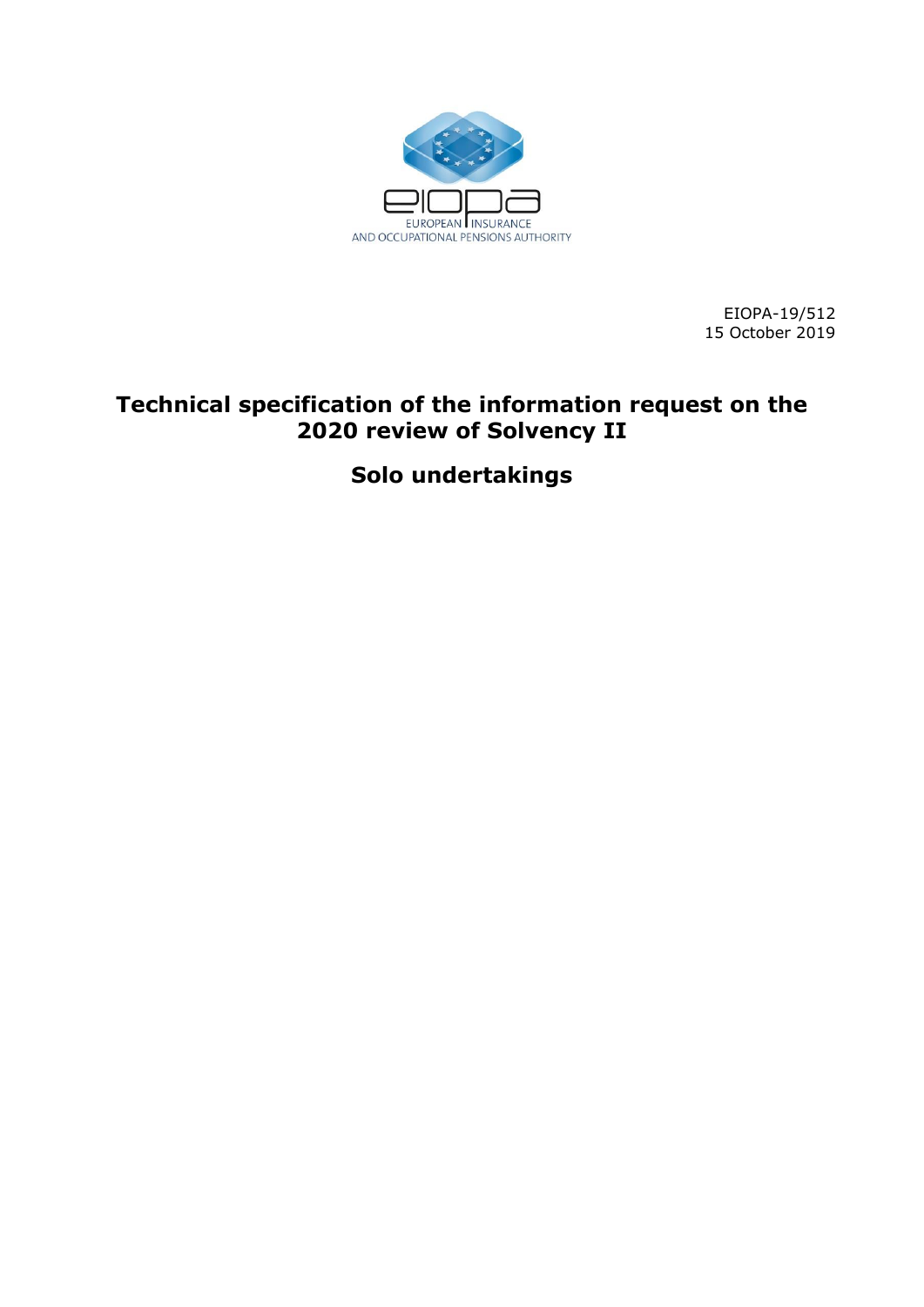# **1. Introduction**

- 1. The European Commission issued in February 2019 a request to EIOPA for technical advice on the review of Solvency II.<sup>1</sup> EIOPA will provide this advice until June 2020. The advice will be accompanied by an impact assessment quantifying in particular its impact on the solvency position of insurance undertakings. In order to collect data for the impact assessment EIOPA is carrying out information requests to the insurance industry.
- 2. EIOPA published on 15 October 2019 a consultation paper on the Opinion that will set out its advice on the review of the Solvency II. Specific options and proposals from the consultation paper are subject to this information request. The information collected will inform EIOPA's final decision on the advice in 2020.
- 3. This information request is about the impact of specific single changes relating to:
	- Risk-free interest rate term structures
	- Technical provisions
	- Equity risk
	- Solvency Capital Requirement
- 4. An information request on the combined impact of all changes advised by EIOPA will be carried out in 2020.
- 5. This information request is addressed at insurance and reinsurance undertakings.

# **2. Timing**

-

- 6. Following the launch of the information request, undertakings will be requested to submit results to their national supervisory authorities. After validating the submissions, national supervisory authorities will report this information to EIOPA.
- 7. EIOPA plans to disclose results from the information request as part of its Opinion on the 2020 review of Solvency II in June 2020. Results will only be disclosed in anonymised or aggregated way in order to ensure the confidentiality of company data.

| 16 October 2019                      | Launch of the information request                                                        |  |  |
|--------------------------------------|------------------------------------------------------------------------------------------|--|--|
| 6 December 2019                      | Deadline for participants to submit results to their national<br>supervisory authorities |  |  |
| 9 December 2019<br>to 8 January 2020 | Validation of results by national supervisory authorities                                |  |  |
| 8 January 2020                       | Deadline for reporting of information from national supervisory<br>authorities to EIOPA  |  |  |

8. The timeline for these steps is as follows:

Participants should stand ready to reply to possible requests of their national supervisory authorities for clarifications or resubmissions after the submission and until March 2020.

<sup>1</sup> [https://ec.europa.eu/info/files/190211-request-eiopa-technical-advice-review-solvency-2\\_en](https://ec.europa.eu/info/files/190211-request-eiopa-technical-advice-review-solvency-2_en)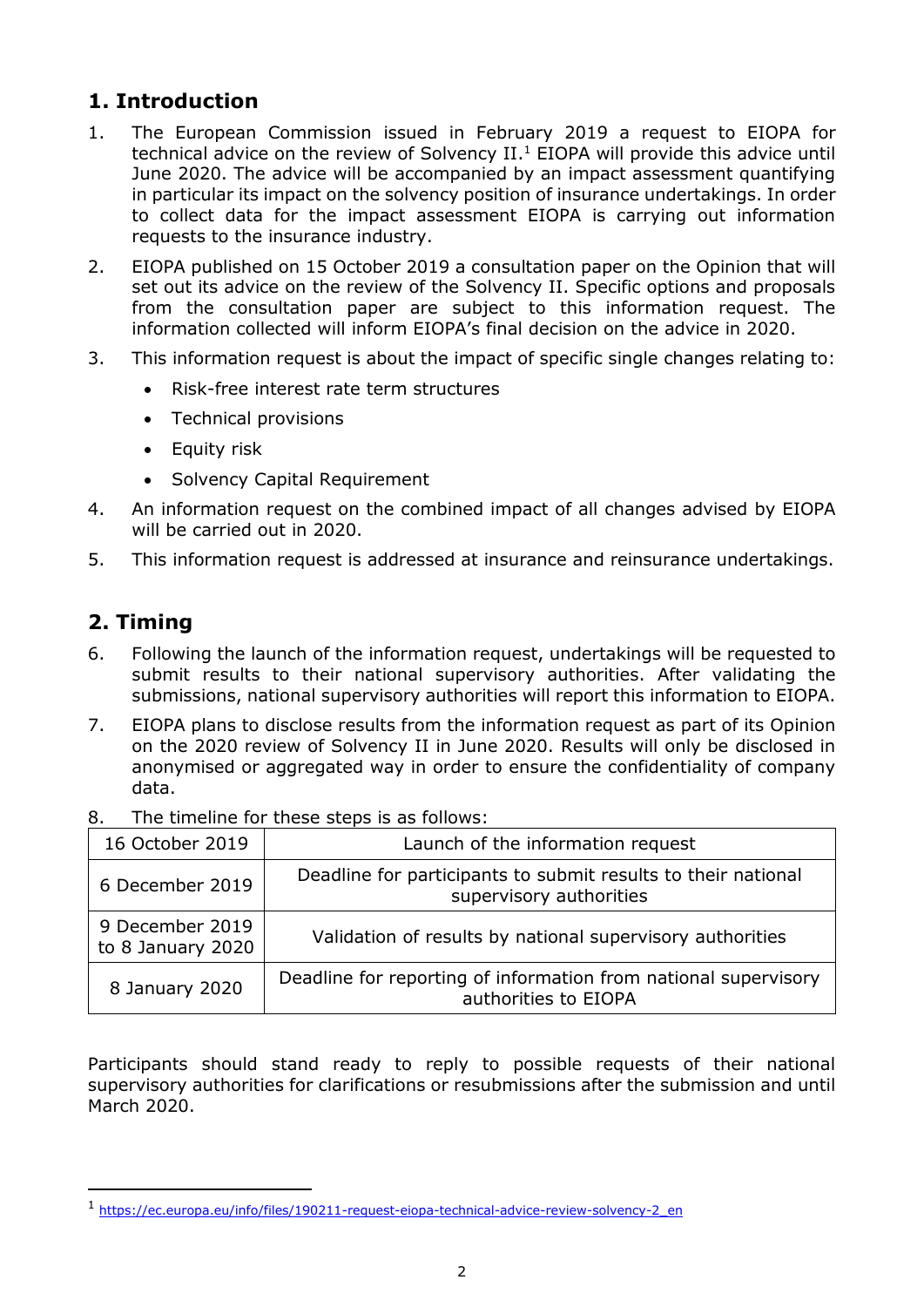# **3. Technical specifications**

## **3.1. Risk-free interest rate term structures**

### **3.1.1.Specification of the sample**

- 9. Two specific scenarios are being asked in this part. The first scenario relates to risk-free interest rate term structures that results from a DLT assessment (only for CZK, HUF, PLN, RON, CHF & USD). The second scenario relates to a risk-free interest rate term structure that is derived using an alternative extrapolation methodology (only for USD).
- 10. This part is subject to a specific preselection.
- 11. Scenario 1 on PLZ and HUF: Preselection for the cases where the DLT assessment leads to the choice of a different financial instrument (interest rate swaps instead of government bonds). Only relevant for undertakings from Poland and Hungary. The respective NSAs preselect insurance and reinsurance undertakings representative for their local market and covering at least 50% of the market share expressed in terms of technical provisions.
- 12. Scenario 1 on CZK, RON and CHF: Preselection for the cases where the DLT assessment only results in a change of the LLP, leaving the choice of financial instrument unchanged. Only relevant for undertakings from the Czech Republic, Romania and Liechtenstein. Insurance and reinsurance undertakings exceeding the following threshold are part of the preselection by NSAs.
	- Sum of cash-flows beyond 10Y is higher than 10% of the total sum of cashflows

$$
\frac{\sum_{t>LLP} CF_t}{\sum_t CF_t} \le 10\%
$$
 materiality threshold not exceeded

$$
\frac{\sum_{t>LLP} CF_t}{\sum_t CF_t} > 10\%
$$
 materiality threshold exceeded

The preselected undertakings should be representative for undertakings from the local market that exceed the threshold and should cover at least 50% of the market share, expressed in terms of technical provisions, of all undertakings exceeding the threshold.

- 13. Scenario 1 & 2 on the USD: Only relevant for undertakings with significant liabilities denominated in USD. All undertakings exceeding the two following thresholds and where a material amount of the cash-flow beyond 30 years is denominated in USD were preselected to report on the impact of both scenarios:
	- First threshold: Sum of cash-flows beyond 30Y is a higher than 10% of the total sum of cash-flows

$$
\frac{\sum_{t>LLP} CF_t}{\sum_t CF_t} \le 10\%
$$
 materiality threshold not exceeded\n
$$
\frac{\sum_{t>LLP} CF_t}{\sum_t CF_t} > 10\%
$$
 materiality threshold exceeded

• Second threshold: At least 1/3 of the liabilities is expressed in USD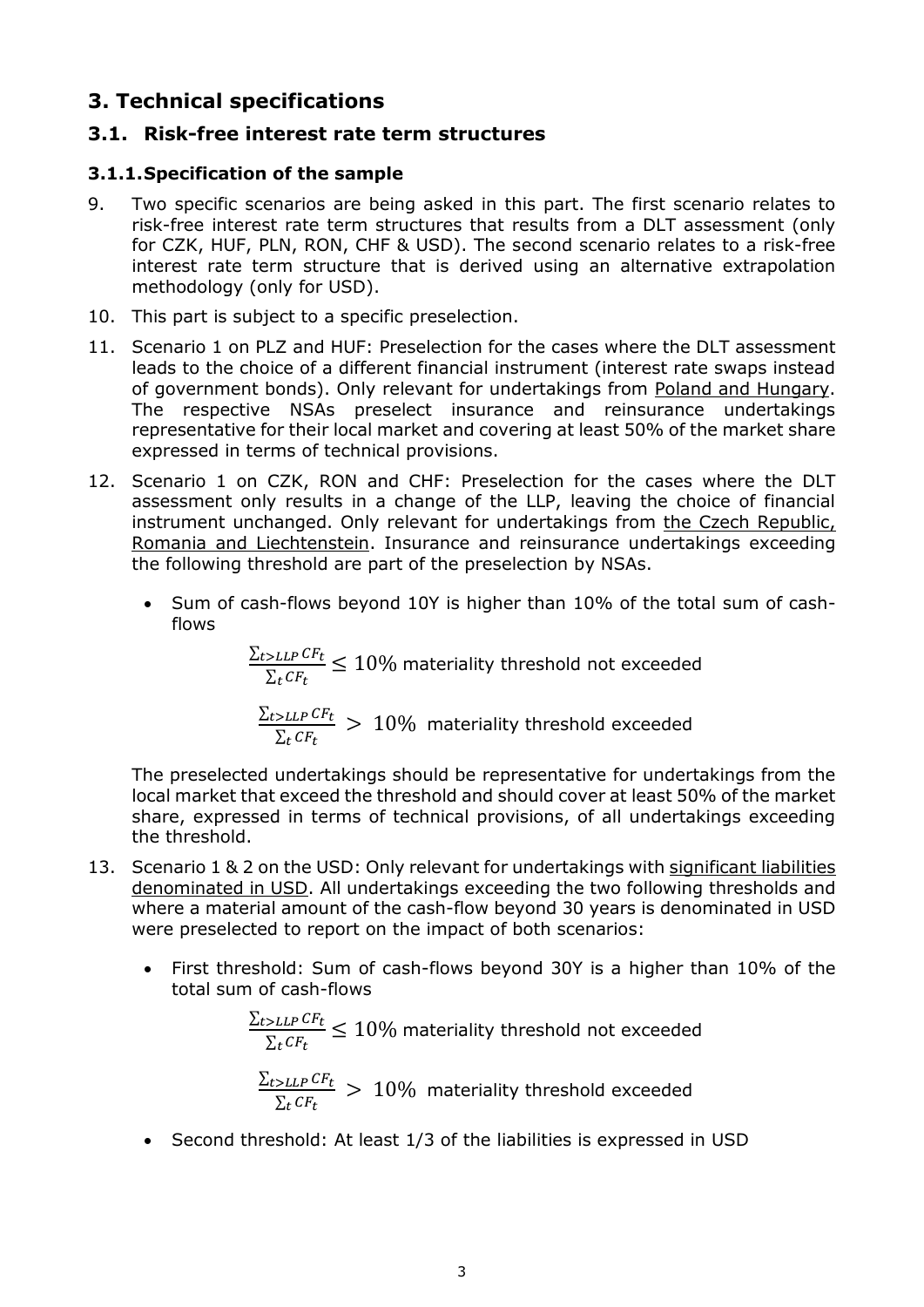### **3.1.2.Specification of the requested information**

- 14. This tab collects information on the impact of a new DLT assessment on the extrapolation of risk-free interest rates on the financial position of undertakings. This tab is only relevant for the undertakings that were preselected by their NSA.
- 15. Scenario 1 is a base case with risk-free rate term structures that relates to the outcome of changes in the DLT assessment (only relevant for the CZK, HUF, PLN, RON, CHF & USD) and to an alternative extrapolation methodology (USD). For all the other currencies the risk-free interest rates are unchanged.
- 16. Scenario 2 is a base case with risk-free rate term structures that has been derived using an alternative extrapolation methodology (only relevant for the USD). For all the other currencies the risk-free interest rates are unchanged.
- 17. The risk-free interest rate term structures for these scenarios are provided in the Excel file "LTG Information Request – Technical Information". The file also includes stressed term structures for the calculation of the interest rate risk sub-module of the SCR standard formula. For currencies not covered in the Excel file the risk-free interest rate term structures are unchanged in the scenarios.
- 18. The selected undertakings are requested to report the impacted amounts of the components included in the table below
- 19. To facilitate the analysis of the collected data, also information on the baseline financial position of the undertaking is collected. These data should be defined as in the respective cells in the annual reporting templates as follows:

|                                                               | Template   | <b>Row</b>                                 | Column |
|---------------------------------------------------------------|------------|--------------------------------------------|--------|
| <b>Total Assets</b>                                           | S.02.01.01 | R0500                                      | C0010  |
| Investments                                                   | S.02.01.01 | R0070                                      | C0010  |
| Loans and mortgages                                           | S.02.01.01 | R0230                                      | C0010  |
| Reinsurance recoverables                                      | S.02.01.01 | R0270                                      | C0010  |
| Deferred tax assets                                           | S.02.01.01 | R0040                                      | C0010  |
| <b>Technical provisions</b>                                   | S.02.01.01 | $R0510 + R0600 + R0690$                    | C0010  |
| Best estimate                                                 | S.02.01.01 | R0540 + R0580 + R0630<br>$+$ R0670 + R0710 | C0010  |
| <b>Risk Margin</b>                                            | S.02.01.01 | R0550 + R0590 + R0640<br>$+$ R0680 + R0720 | C0010  |
| <b>Technical provisions</b><br>calculated as a whole          | S.02.01.01 | R0530 + R0570 + R0620<br>$+$ R0660 + R0700 | C0010  |
| Deferred tax liabilities                                      | S.02.01.01 | R0780                                      | C0010  |
| Basic own funds                                               | S.22.01    | R0020                                      | C0010  |
| Excess of assets over<br>liabilities                          | S.22.01    | R0030                                      | C0010  |
| Eligible own funds to meet<br>Solvency Capital<br>Requirement | S.22.01    | R0050                                      | C0010  |
| Solvency Capital<br>Requirement                               | S.22.01    | R0090                                      | C0010  |
| Eligible own funds to meet<br>Minimum Capital<br>Requirement  | S.22.01    | R0100                                      | C0010  |
| Minimum Capital<br>Requirement                                | S.22.01    | R0110                                      | C0010  |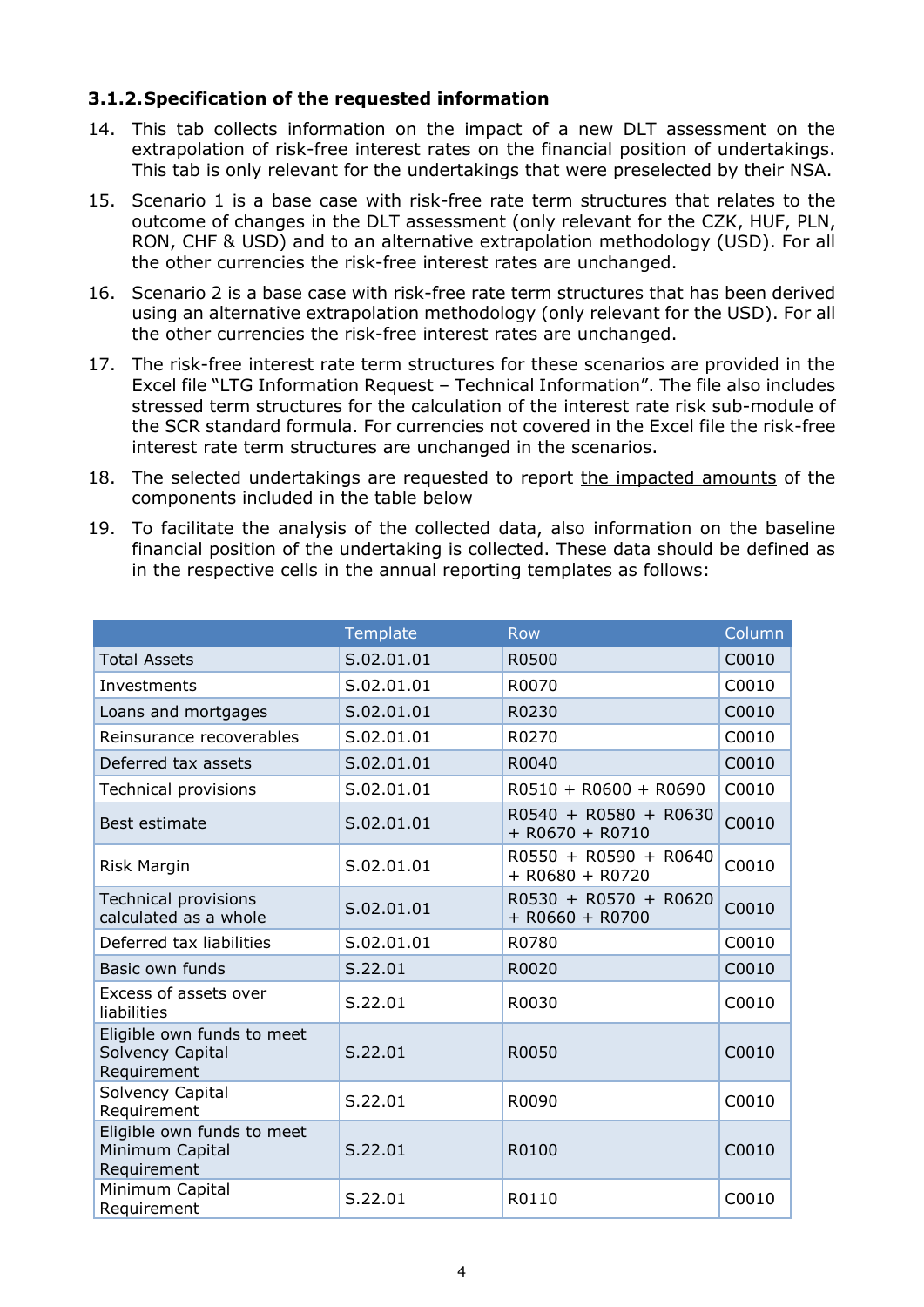# **3.2. Technical provisions**

- 20. In this tab information on the assumptions used by insurance undertakings for calculating best estimates is collected, especially when undertakings use a model to produce projections of future market parameters. It covers the following topics:
	- Part 1: Contract boundaries,
	- Part 2: Economic scenario generators and valuation of options and guarantees,
	- Part 3: Modelling of policyholder behaviour,
	- Part 4: Future management actions,
	- Part 5: Assumptions on expenses
- 21. The purpose of the information request is to collect sufficient data from undertaking in order to assess the materiality of some potential divergent practices across jurisdictions.

### **3.2.1.Specification of the sample**

- 22.The information request is addressed to a representative sample of insurance and reinsurance undertakings which should include a sufficient number of small and medium undertakings.
- 23. For each EEA country the undertakings belonging to the sample will be selected by the national supervisory authorities and should cover at least 50% (measured in technical provisions and for each line of business) of the undertakings in the local market.
- 24. Taking into account the topics under investigation, this tab is mainly designed for life and composite undertakings. It is thus expected that those undertaking provide information on the questions mentioned in all parts of the tab.
- 25. Other undertakings may also optionally provide information if relevant.

### **3.2.2.Specification of the requested information**

#### *Part 1: Contract boundaries*

26. This part aims to collect information on the impact of contract boundaries for certain specific types of products falling in the scope of the legal provisions for which a clarification is being considered. It does not require any additional calculation as the figures that are being asked are the best estimates and the expected profits in future premiums. If these figures are not readily available, an approximation should be provided.

*Part 2: Economic scenario generators and valuation of options ang guarantees*

- 27. This part aims to collect information on the use of economic scenario generator (ESG) to then project liabilities cash flows by the insurance undertakings. For the undertakings that use ESG, some quantitative data are collected to analyse the impact of such use.
- 28. Question 7.1 (Cell C41) shall be answered by the whole sample. It collects information on whether the undertaking conducts a stochastic valuation of some (at least) of its liabilities using an ESG. "Yes" should be answered if there is a stochastic valuation. "No" should be applied if no stochastic valuation is conducted by the undertaking. If there is no products with options and guarantees, "Not applicable" should be answered.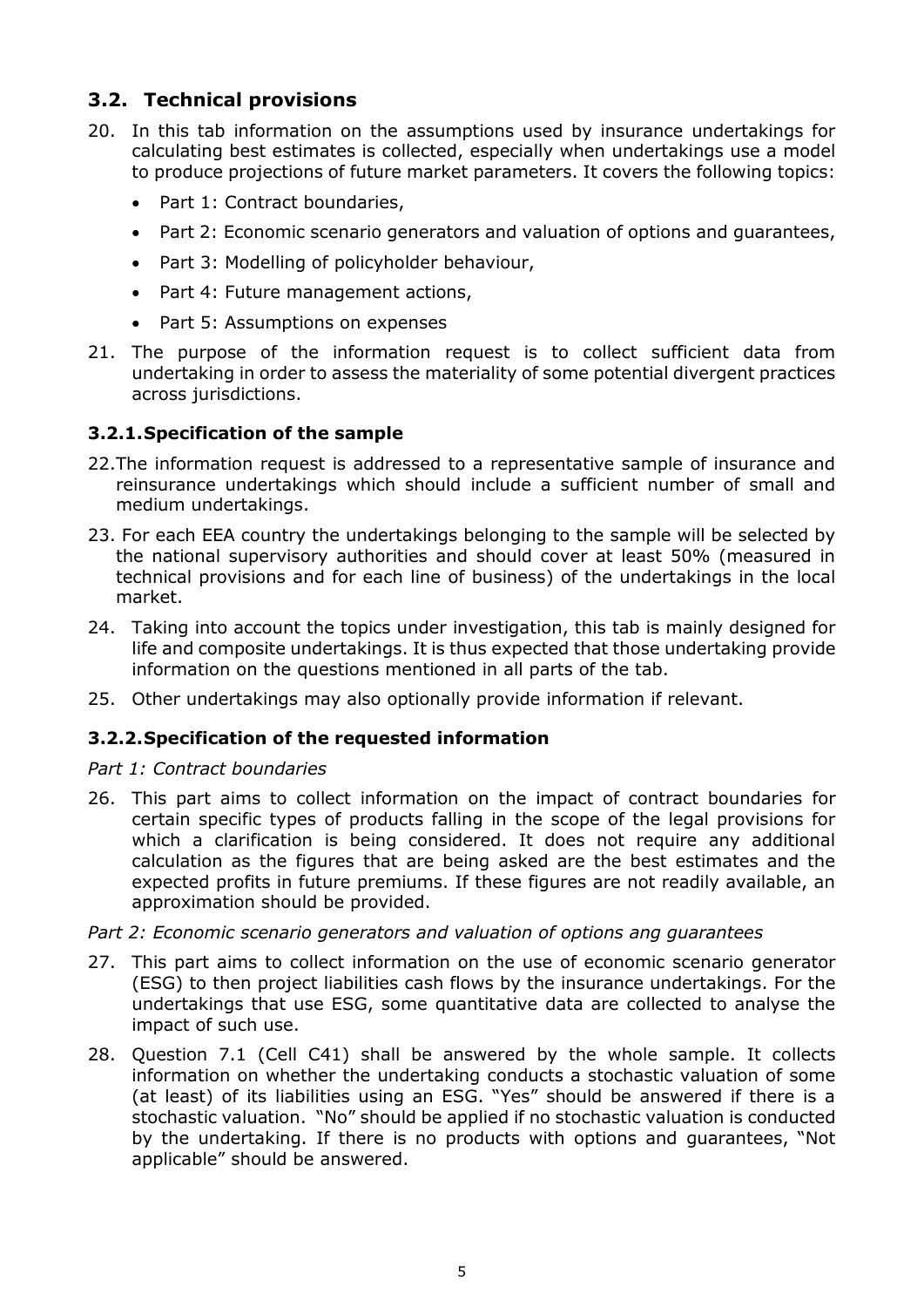- 29. Question 7.2 to 7.4 (Cells C42 to D44) only concerns undertakings that answered "Yes" to question 8.1.
- 30. Question 7.2 (C42 and D42) collects information on the scope of the Best Estimate that is estimated using a stochastic valuation and an ESG. The undertaking can either provide an exact value as a percentage of its total Best Estimate in cell C10, or an approximate answer in cell D10 if no exact answer is available.
- 31. Question 7.3 and 7.4 (C43 to D43) collects information on the impact of using an ESG.
- 32. The assessment of the impact could have been performed either through full recalculation of "non-stochastic" best estimates that can for instance be achieved by forcing the volatility in input of the ESG to 0. Il that case, the "exact" impact is expected to be reported in column C (cells C43 and C44 for question 7.3 and 7.4). If a partial recalculation (proxy estimation) or pure expert judgment is used, the impact can be reported in column D (cells D44 and D44 for question 7.3 and 7.4).
- 33. Question 7.3 collects figures on the impact on the Best Estimate as a percentage of its value in the Solvency 2 balance sheet of the undertaking.
- 34. Question 7.4 collects figures on the impact on the solvency ratio as an absolute amount of percentage points (e.g. +20 pp if an increase from 160 % to 180 % is observed).

### *Part 3: Modelling of policyholder behaviour*

- 35. This part aims to collect information on the use dynamic policyholder behaviour, especially for lapses when insurance undertakings conduct stochastic valuation of liabilities. For the undertakings that use dynamic modelling, some quantitative data are collected to analyse the impact of such use.
- 36. Question 8.1 (Cell C50) shall be answered by the whole sample. It collects information on whether the undertaking uses a dynamic modelling of some (at least) of liabilities that are subject to lapses. "Yes" should be answered if there is a use of dynamic modelling. "No" should be applied if no dynamic modelling is used by the undertaking. If there is no liabilities subject to lapses, "Not applicable" should be answered.
- 37. Question 8.2 (Cell C51) shall be answered by the whole sample. It collects information on whether the undertaking uses a "bidirectional dynamic modelling" of some (at least) of liabilities that are subject to lapses. "Bidirectional dynamic modelling" means that the mean lapse rates could be subject to an increase or a decrease depending on the conditions embedded in the projected scenario. "Yes" should be answered if there is a use of bidirectional dynamic modelling. "No" should be applied if no bidirectional dynamic modelling is used by the undertaking. If there is no liabilities subject to lapses, "Not applicable" should be answered.
- 38. Question 8.3 to 8.5 (Cells C52 to D54) only concerns undertakings that answered "Yes" to question 8.1.
- 39. Question 8.3 (C52 and D52) collects information on the scope of the Best Estimate that is estimated using a stochastic valuation and an ESG. The undertaking can either provide an exact value as a percentage of its total Best Estimate in cell C10, or an approximate answer in cell D10 if no exact answer is available.
- 40. Question 8.4 and 8.5 (C53 to D54) collects information on the impact of using an ESG.
- 41. The assessment of the impact could have been performed either through full recalculation of "non-stochastic" best estimates that can for instance be achieved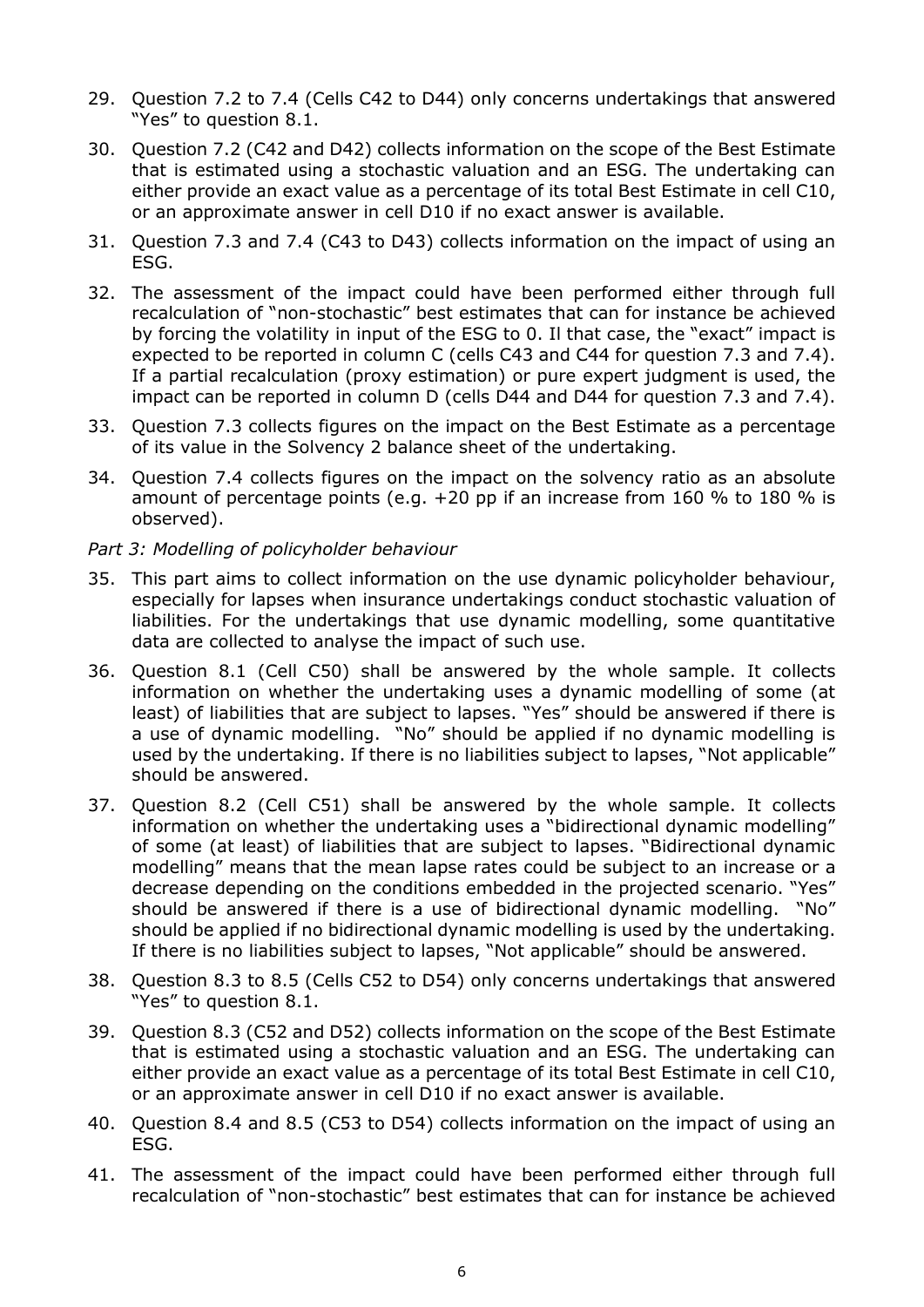by forcing the volatility in input of the ESG to 0. Il that case, the "exact" impact is expected to be reported in column C (cells C53 and C54 for question 8.4 and 8.5). If a partial recalculation (proxy estimation) or pure expert judgment is used, the impact can be reported in column D (cells D53 and D54 for question 8.4 and 8.5).

- 42. Question 8.4 collects figures on the impact on the Best Estimate as a percentage of its value in the Solvency 2 balance sheet of the undertaking.
- 43. Question 8.5 collects figures on the impact on the solvency ratio as an absolute amount of percentage points (e.g. +20 pp if an increase from 160 % to 180 % is observed).

### *Part 4: Future management actions*

- 44. This part aims to collect information on the use of some future management actions by insurance undertakings when projecting cash flows for calculating best estimates. It especially lists some generic type of future management actions ans collect quantitative impacts of them on best estimates and SCR ratio (optional). It would then provide elements to determine whether there is a need of clarification in terms of definition for future management actions or in terms of setting up assumptions related to those future management actions, especially when new business shall be taken into account.
- 45. Question 9.1 (Cell C57) shall be answered by the whole sample. Questions10.1 to 10.4 only concerns undertaking that answered "Yes" to question 1, which means that they effectively use future management actions for best estimates calculation.
- 46. Then completion of the table listing some types of future management actions is expected. It covers future management actions concerning risk mitigations, future asset allocation, profit sharing and expenses. Especially
	- *Reinsurance treaties that are assumed to be implemented or renewed*: some undertakings might consider that reinsurance treaties will be implemented or renewed over the projection period as this mitigation techniques is part of the strategy and practices of the insurance undertakings. In that case, costs (fixed or variable) for renewals are modelled.
	- *Financial derivatives are assumed to be renewed*: some undertakings might consider that financial protection provided by the use of financial derivatives will be put in place / renewed over the projection period as this mitigation technique is part of the strategy and practices of the insurance undertakings. In that case, costs (fixed or variable) for implementation / renewal are modelled.
	- *Asset duration is kept constant (potentially inside predefined boundaries) over the projection period:* undertakings usually take into account in their strategic allocation of assets some constraints for assets and liabilities management such as duration gap. As a consequence, some undertakings might consider that the duration over the projection period will remain constant as subscription of new business and collection of new premiums will maintain that practice. Others considers that the duration of the existing assets shall be adapted to the duration of liabilities included in the balance sheets, without taking into the collection of new premiums.
	- *Allocation on certain types of assets risky (e.g. equity or property) is kept constant (potentially inside predefined boundaries) over the projection period*: undertakings could usually either consider a constant strategic allocation of assets or a variable allocation – notably a reduction of the part of risky assets - which depends on several factors (duration of liabilities, market conditions, etc…).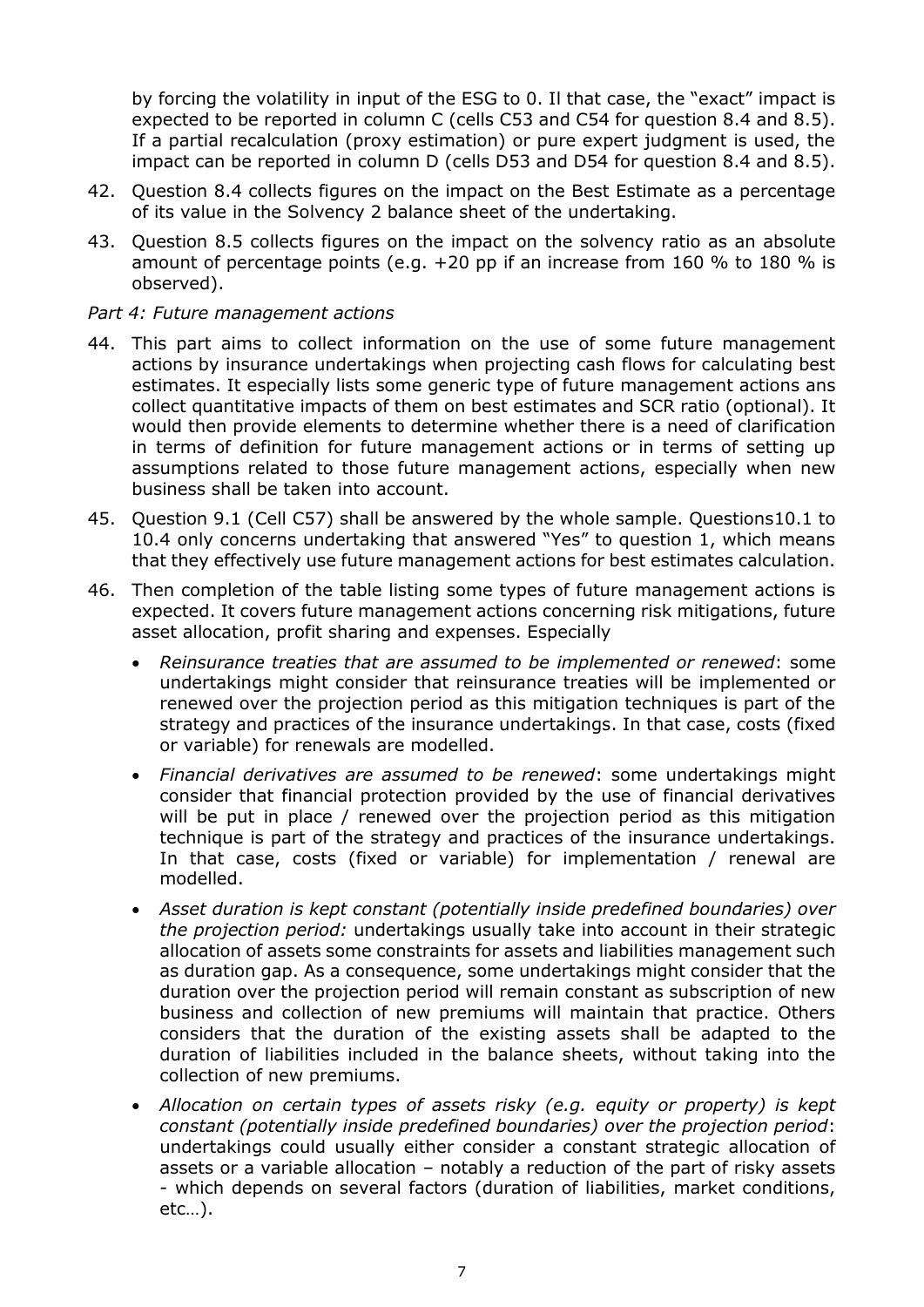- *Profit sharing rules take into account business and premiums (and associated costs) that are outside the contract boundaries*: in order to model the future discretionary benefits, undertakings could consider either that profits/losses and costs associated to new business shall be included as it impacts the profit sharing rules or that this rule is not affected by future premiums not included in the contract boundaries.
- *Profit sharing rules for future discretionary benefits assumes realisation of unrealized capital gains or use of special reserves:* in order to model the future discretionary benefits, undertakings could consider either that they will use reserves or unrealized capital gains to pay the target rate to policyholders or that they will reduce the served rate without assuming any change in those reserves/unrealized capital gains.
- *Expenses assumptions (per unit or per amount) are kept constant over the projection period:* Some undertakings may consider that expenses allocated to the projected business will remain constant over time. Some others might consider variations linked to new business or to specific program concerning costs reduction.
- 47. Question 10.1 (Cells C64 to I64) collects information on different generic types of future management actions. Undertakings are invited to answer as follow:
	- *Reinsurance treaties that are assumed to be implemented or renewed*: "Yes" when they effectively use the FMA as described (implementation or renewal of reinsurance treaties), "No" when they use a different assumption (e.g. no renewal), and "Not applicable" when they do not have a recourse of such type of FMA (e.g. no reinsurance embedded in the calculation).
	- *Financial derivatives are assumed to be renewed*: "Yes" when they effectively use the FMA as described, "No" when they use a different assumption (e.g. no renewal), and "Not applicable" when they do not have a recourse of such type of FMA (e.g. no use of financial derivatives embedded in the calculation).
	- *Asset duration is kept constant (potentially inside predefined boundaries) over the projection period:* "Yes" when they effectively use the FMA as described, "No" when they use a different assumption (e.g. duration decreases over the projection period), and "Not applicable" when they do not have a recourse of such type of FMA.
	- *Allocation on certain types of assets risky (e.g. equity or property) is kept constant (potentially inside predefined boundaries) over the projection period*: "Yes" when they effectively use the FMA as described, "No" when they use a different assumption (e.g. derisking over the projection period, depending or not to market conditions), and "Not applicable" when they do not have a recourse of such type of FMA.
	- *Profit sharing rules take into account business and premiums (and associated costs) that are outside the contract boundaries*: "Yes" when they effectively use the FMA as described, "No" when they use a different assumption (e.g. no costs/profits associated to future business is modelled to calculate the profit sharing), and "Not applicable" when they do not have a recourse of such type of FMA.
	- *Profit sharing rules for future discretionary benefits assumes realisation of unrealized capital gains or use of special reserves:* "Yes" when they effectively use the FMA as described, "No" when they use a different assumption (e.g. modification of the rate provided to policyholder rather than using resources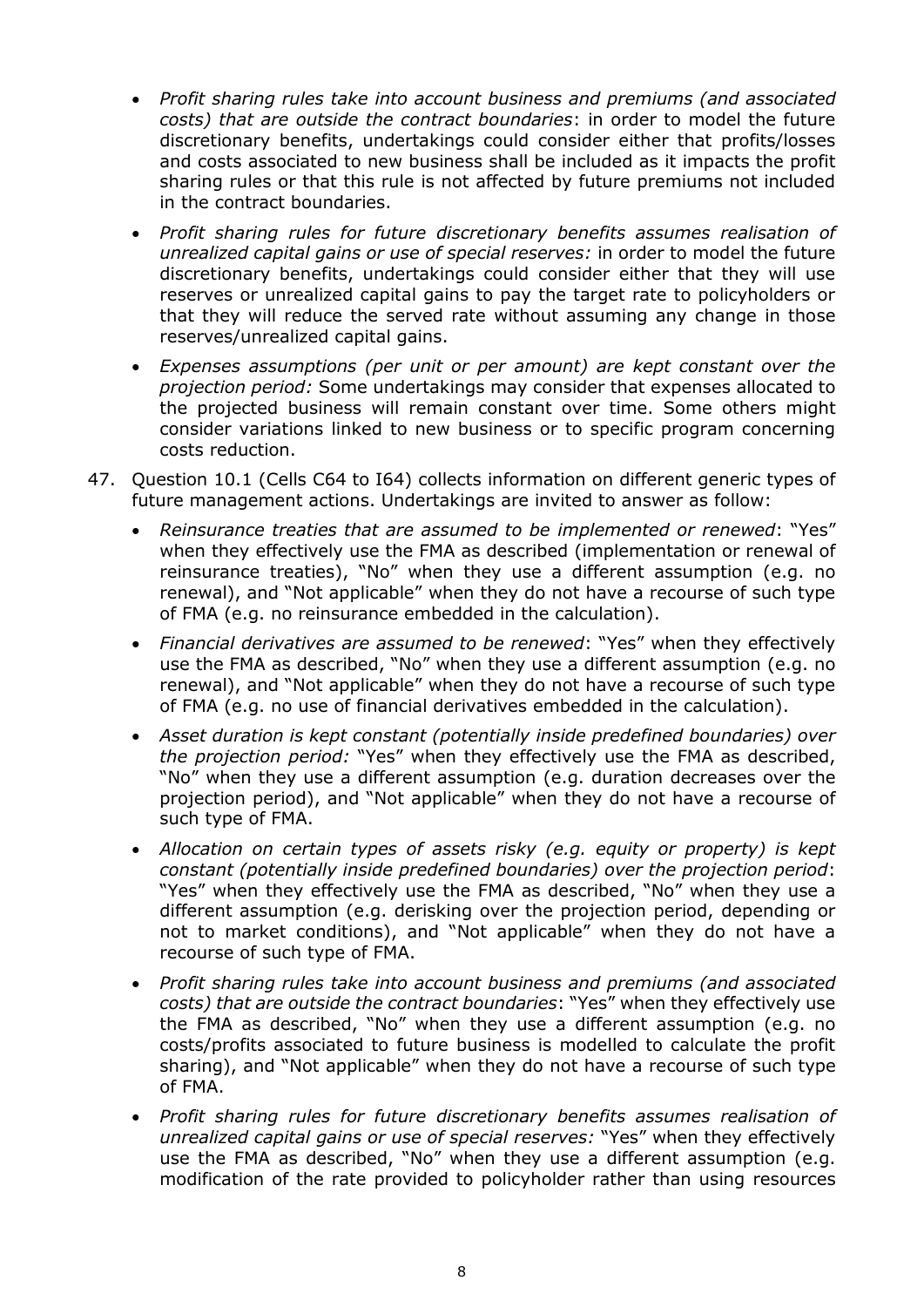linked to special reserves or unrealized capital gains), and "Not applicable" when they do not have a recourse of such type of FMA.

- *Expenses assumptions (per unit or per amount) are kept constant over the projection period:* "Yes" when they effectively use the FMA as described, "No" when they use a different assumption (e.g. expenses are modified due to assumption on new business or program related to costs reduction), and "Not applicable" when they do not have a recourse of such type of FMA.
- Question 10.2 to 10.4 (Cells C65 to I67) collect information on analysis already performs by the sample on the materiality of those type of FMA. For question 10.2, undertakings are invited to answer "Yes" when they effectively assessed the impact of that type of FMA, "No" when they never assessed it and "Not applicable" when they do not have a recourse of such type of FMA. The assessment could have been performed either through full recalculation of best estimates not taking into account the FMA, partial recalculation (proxy estimation) or pure expert judgment. For question 10.3, the materiality of the impact is expressed in percentage of the total best estimate. For question 10.4 (optional) the materiality of the impact is expressed in percentage points on the SCR ratio.
- 48. Question 10.5 (Cells C68 to I68) is optional and collect any additional information that might be considered as relevant.

### *Part 5: Assumptions on expenses*

- 49. Assumptions on investment management expenses may have impacts on technical provisions. So, as part of the current assessment the undertakings should describe how the investment management expenses have been addressed in the current calculation model.
- 50. Quantitative assessment includes the following different investment management expense versions:
	- *Baseline*: Expense assumptions are the same as the undertakings uses at the moment,
	- *Investment expenses of assets covering Solvency 2 technical provisions*: The share of investment expenses that is equal to the share of SII technical provisions from all assets,
	- *Investment expenses covering Solvency 2 technical provisions plus the SCR*: The share of investment expenses that is equal to the share of SII technical provisions plus the SCR from all assets. In order to avoid circular calculations, the investment expense share of SCR in technical provision calculations is not affected by the increase of SCR after calculation of SCR,
	- *All investment expenses*,
	- *Investment expenses covering local GAAP technical provisions*: The share of investment expenses that is equal to the share of GAAP technical provisions from all assets.
- 51. Investment management costs means both administration and trading costs.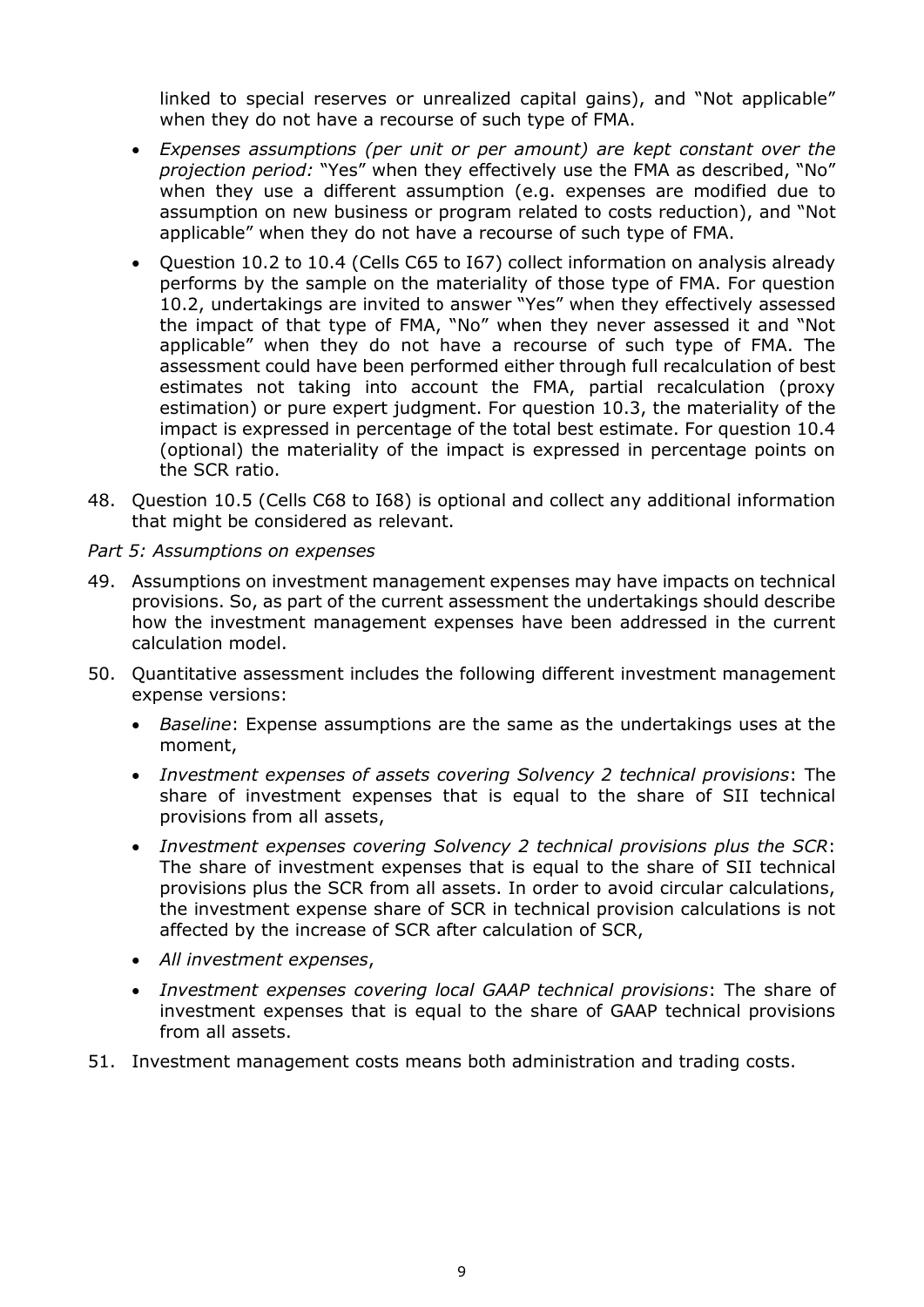# **3.3. Equity risk measures**

# **3.3.1.Specification of the sample**

- 52.This part of the information request is addressed to a representative sample of insurance and reinsurance undertakings subject to Solvency II which calculate their SCR with the standard formula. The sample should be representative of the different types of undertakings (life, non-life and composite insurance undertakings and reinsurance undertakings) and size (small, medium and large), including both being part of a group and not.
- 53.For each EEA country the undertakings belonging to the sample will be selected by the national supervisory authorities and should cover at least 50% (measured in technical provisions) of the undertakings in the local market that apply the SCR standard formula.

### **3.3.2.Specification of the requested information**

Tab "Equity risk"

-

- 54. In this tab, focus is on the provisions for LTE. It asks for information on the impact of the introduction of the LTE on the solvency position of undertakings. Furthermore, the impact of potential amendments to the provisions should be assessed.
- 55. The request is necessary because the Quantitative Reporting Templates (QRT) do not include all the data necessary for the opinion as the provisions on long-term equity (LTE) have only been recently introduced in the Delegated Regulation.
- 56. Participants are requested to submit the relevant information in a reporting template provided for this purpose. Further specifications on the contents of the reporting template are provided below.
- 57. In line 10, the impact of excluding controlled intra-group investments from the scope of LTE according to Art.171a of the Delegated Regulation should be assessed<sup>2</sup>. In column "E", undertakings are requested to answer with a simple yes/no question, whether they expect any impact of such exclusion on their scope for LTE. In case undertakings answer with "yes" - columns "F", "G", "H" and "I" should reflect the share of LTE (expressed as percentage) that would be negatively impacted<sup>3</sup>. When the result is a reduction of scope, the percentage shall be negative. In case undertakings answer with "no" - columns "F", "G", "H" and "I" can be left blank. Additional comments or explanations can be provided in column "J".
- 58. In line 11, undertakings are asked to estimate the impact of a provision to the LTE provisions, namely that the portfolio of LTE equities should be diversified<sup>4</sup>. The information should be provided similarly to line 10.
- 59. The tables in lines 13 to 46 should provide an overview of the allocation of equity investments according to the SCR standard formula. The format is similar to that of the QRT S.26.01. Numbers should be provided consistently with that template. The baseline information (lines 13 to 24) can be directly taken from the QRT submission as at year end 2018. The table includes the value of the investments

 $2$  On background to this option please cf. the draft opinion that is put for consultation (include link), para 2.908 ff.

 $3$  The percentage should be calculated assuming the status quo as a basis.

 $4$  On background to this option please cf. the draft opinion that is put for consultation (include link), para 2.935 ff.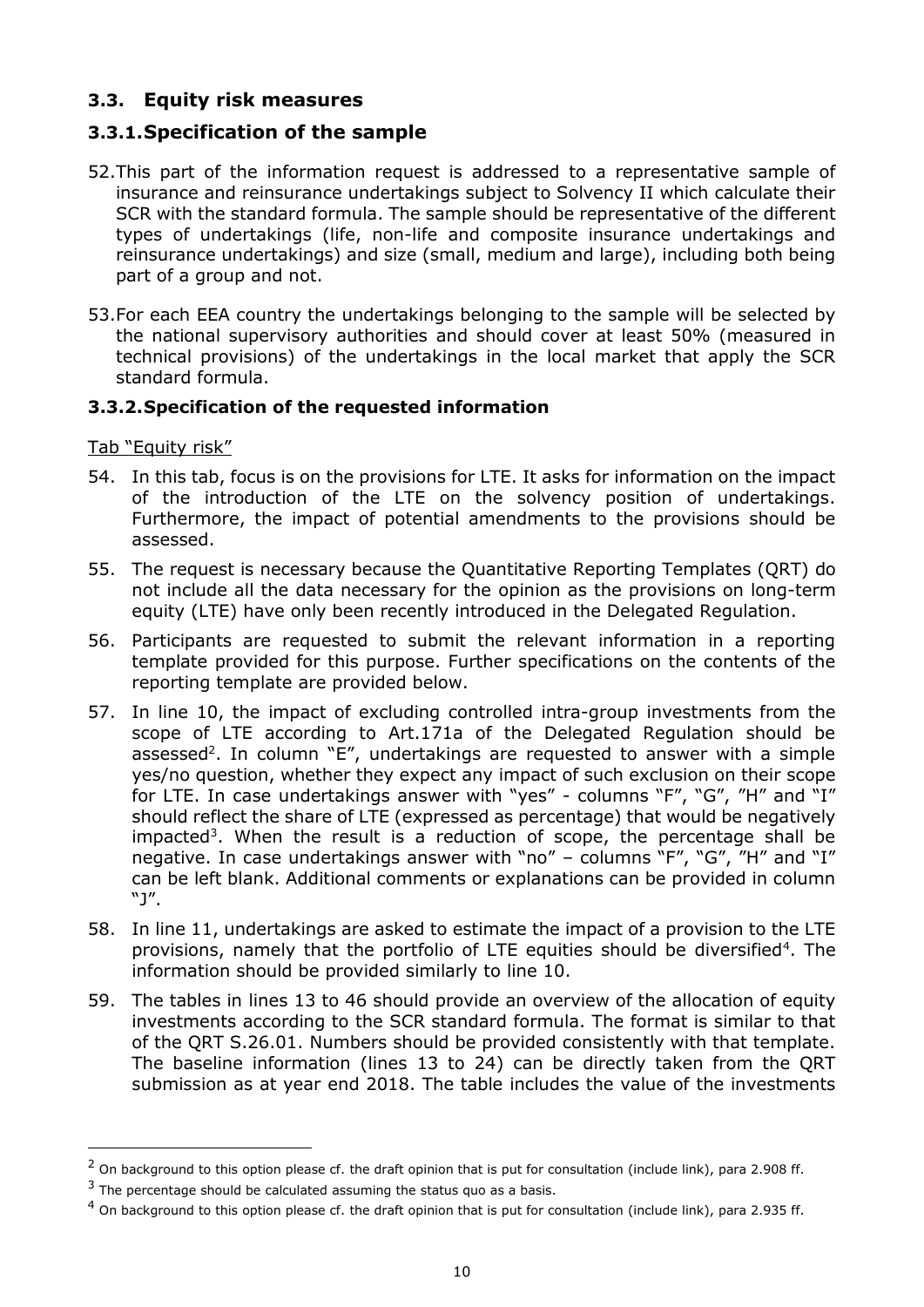before application of the equity risk shocks as well as gross and net capital charges. These figures are included to allow for easier comparison with the following table.

- 60. The second table (lines 26 to 46) provides for the allocation of equity investments after the introduction of the LTE provisions. As the LTE provisions did not apply as at year end 2018, undertakings are asked to provide the information as if the provisions would have applied.
- 61. Information on the total solvency capital requirement for equity risk gross and net is also provided to assess the impact of the introduction of the LTE provisions on the equity risk charge.
- 62. In column I and J, the total solvency capital risk gross and net is asked to assess the impact of the introduction of the LTE provisions on the total solvency capital requirement.

# **3.4. Solvency Capital Requirement**

### **3.4.1.Specification of the sample**

Interest rate risk, property risk, CAT risks, non-proportional reinsurance and definition of risk-mitigation techniques

- 63. These parts of the information request are addressed to a representative sample of insurance and reinsurance undertakings subject to Solvency II which calculate their SCR with the standard formula. The sample should be representative of the different types of undertakings (life, non-life and composite insurance undertakings and reinsurance undertakings) and size (small, medium and large), including both being part of a group and not.
- 64. For each EEA country the undertakings belonging to the sample will be selected by the national supervisory authorities and should cover at least 50% (measured in technical provisions) of the undertakings in the local market that apply the SCR standard formula.

#### CAT risks (tabs whose name starts with 'SCR – CAT')

- 65. This part of the information request should be addressed to the sample specified above, enlarged by insurance and reinsurance undertakings that apply an internal model to calculate the SCR.
- 66. The rationale underlying the request for CAT risks is to share with the market the average policy conditions (in terms of lower limits – deductibles – and upper limits – loss limits) expressed in percentage of their total sum insured for each of the 5 perils in the Standard Formula by country, underlying LoB and exposure type (for property LoBs – residential, commercial, industrial and agriculture), where relevant. Sharing these average policy conditions is eventually meant to facilitate the application of the alternative calculation method allowing undertakings to cap their losses to their loss limits (cf. subparagraph added to the paragraph 6 of the articles 121 to 125 in the amended Delegated Regulation of 8 March 2019 entered into force on 8 July 2019).

Contingent capital & convertible bonds (tab 'SCR – Fin. inst. reducing SCR')

67. This part of the information request should be addressed to the sample specified above, enlarged by insurance and reinsurance undertakings that apply an internal model to calculate the SCR.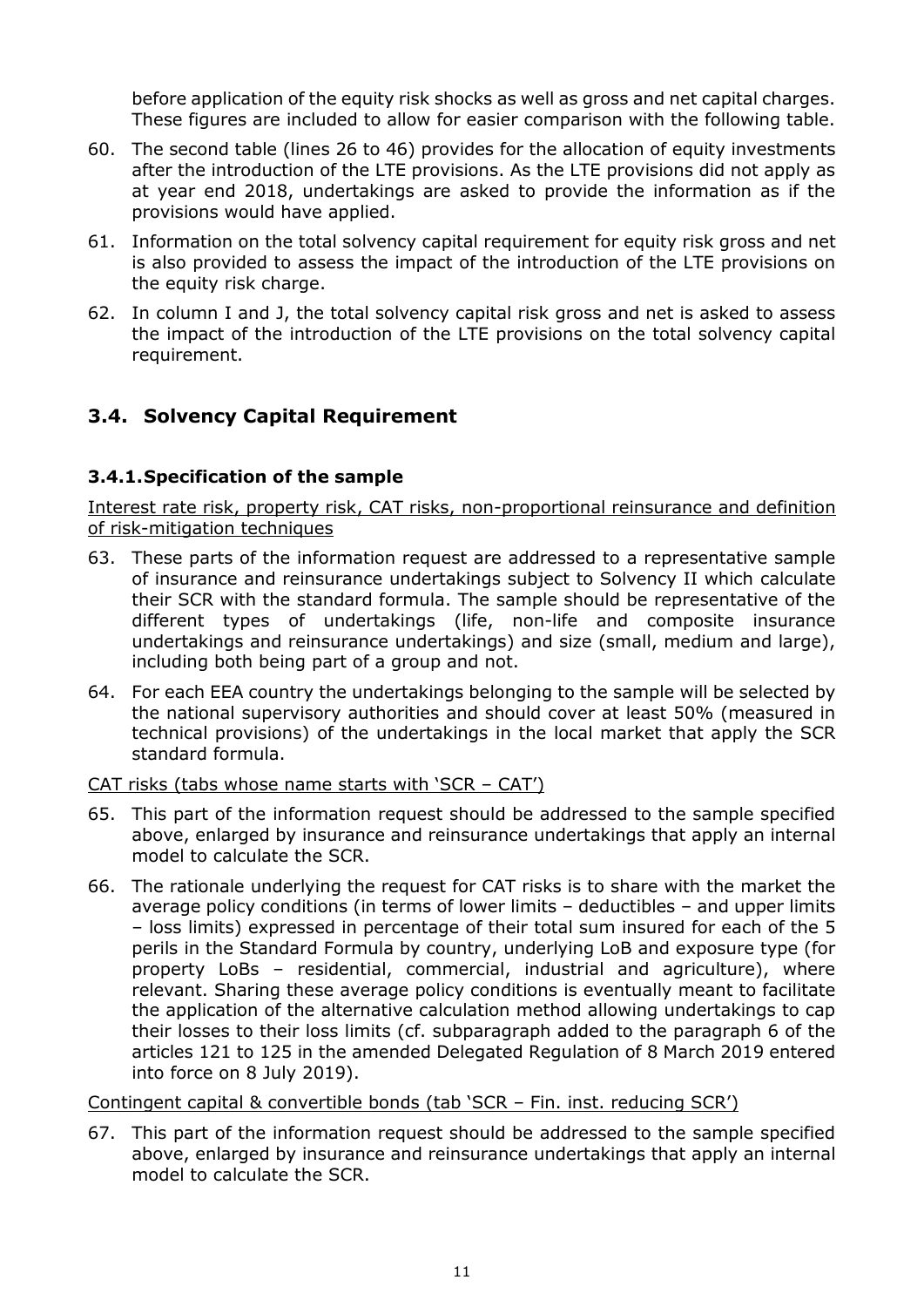68. For each EEA country these undertakings will be selected by the national supervisory authorities and should cover at least 50% (measured in technical provisions) of the undertakings in the local market that apply an internal model.

## **3.4.2.Specification of the requested information**

Interest rate risk

- 69. Participants are requested to provide information about the calculation of the SCR for end of 2018 according to the current interest rate risk sub-module ('Base') and according to three recalibration scenarios ('Scenario 1', 'Scenario 2' and 'Scenario 3').
- 70. The stressed risk-free interest rate term structures for scenarios 1 to 3 are set out in the file Technical Information interest rate risk.
- 71. For the base scenario and the three scenarios the following information should be provided:
	- SCR for interest rate risk (gross and net)
	- Relevant scenario for the interest rate risk calculation (up or down shock for both gross and net)
	- Market risk SCR (gross and net)
	- BSCR
	- SCR
	- $-MCR$
	- Eligible own funds to cover the SCR
	- Eligible own funds to cover the MCR
	- Loss-absorbing capacity of technical provisions/deferred taxes
	- Assets/liabilities
- 72. Undertakings with immaterial exposure to interest rate risk may apply approximations in carrying out the scenario calculations.

#### Property risk

- 73. Provided the value of indirectly held property assets (i.e. certain assets allocated to CIC 4 – Complementary Identification Code – which are subject to the property risk sub-module shock excluding direct property investments) exceeds 20% of the overall value of property assets held, participants should report the Solvency II value of their property investments indirectly held per country (EEA as well as non-EEA countries) where the property is located and per type (commercial or residential).
- 74. In addition participants should report the CIC category and sub-category of each of these real estate investments (list and definitions of these codes are available [here\)](https://eiopa.europa.eu/Publications/Consultations/EIOPA-14-052-Annex_IV_V_-_CIC_table.xls).
- 75. The request relates to all types of investment at the end of 2018 that are sensitive to the shock scenario specified in the property risk sub-module of the SCR standard formula, but excluding direct property investments. This should include property investments in related investment undertakings, which would have been subject to the property risk sub-module if look-through had been applied.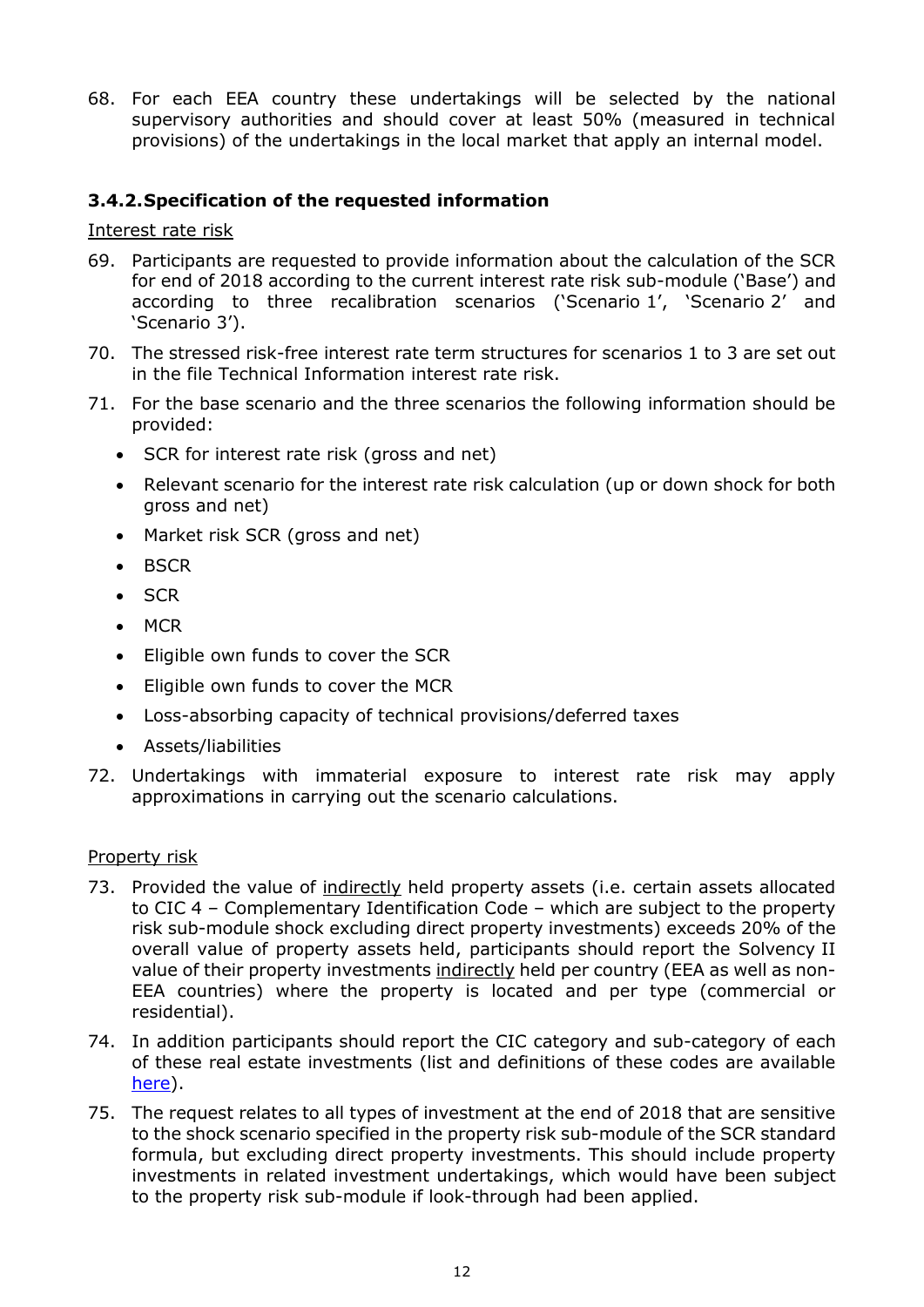### CAT risks

- 76. Participants should report their average policy conditions (in terms of lower limits – deductibles – and upper limits – loss limits) expressed in percentage of their total sum insured, as well as their absolute total sum insured for each of the 5 perils in the Standard Formula by country, underlying LoB and exposure type (for property LoBs – residential, commercial, industrial and agriculture), where relevant.
- 77. For both the lower and upper limits of the policy conditions, participants should report a best estimate over the region (country) covered, as well as lower and upper bounds around this best estimate.
- 78. For each participant reported total sum insured per peril should amount to at least 80% of the overall total sum insured for each peril.

#### Non-proportional reinsurance (tab 'SCR – NP reinsurance')

- 79. Undertakings should provide, where applicable, a data series on the use of adverse development and finite reinsurance covers over the past 5 underwriting years of such covers until 2018, expressed in technical provisions reinsured, by LoB or group of LoBs covered.
- 80. The cells in the column 'Cover ID' should be filled in with unique sequential numbers aimed at unequivocally identifying each of these reinsurance covers.
- 81. When more than 1 LoB are affected by a specific cover, participants are requested to use as many rows as affected LoBs and thus to duplicate the relevant information as necessary while keeping the same 'Cover ID'.

#### Definition of risk-mitigation techniques (tab 'SCR – RMT definition')

82. Participants are requested to check whether the risk-mitigation techniques that they recognised in the SCR calculation for end of 2018 comply with the following description:

*The undertaking shall be able to show the extent to which there is an effective transfer of risk in order to ensure that any reduction in SCR or increase in available capital resulting from its risk transfer arrangements is commensurate with the change in risk that the insurer is exposed to.*

*The SCR and available capital shall reflect the economic substance of the arrangements that implement the technique. When calculating the Basic Solvency Capital Requirement, insurance or reinsurance undertakings shall only take into account risk-mitigation techniques as referred to in Article 101(5) of Directive 2009/138/EC where:*

- *the reduction in the SCR requirements, or increase in the available capital is commensurate with the extent of risk transfer, and*
- *there is an appropriate treatment within the SCR of any corresponding risks that are acquired in the process.*
- 83. In case participants recognised risk-mitigation techniques that did not comply with that description, they should recalculate the SCR without recognising those techniques and report the result, separately for the SCR and the modules of the